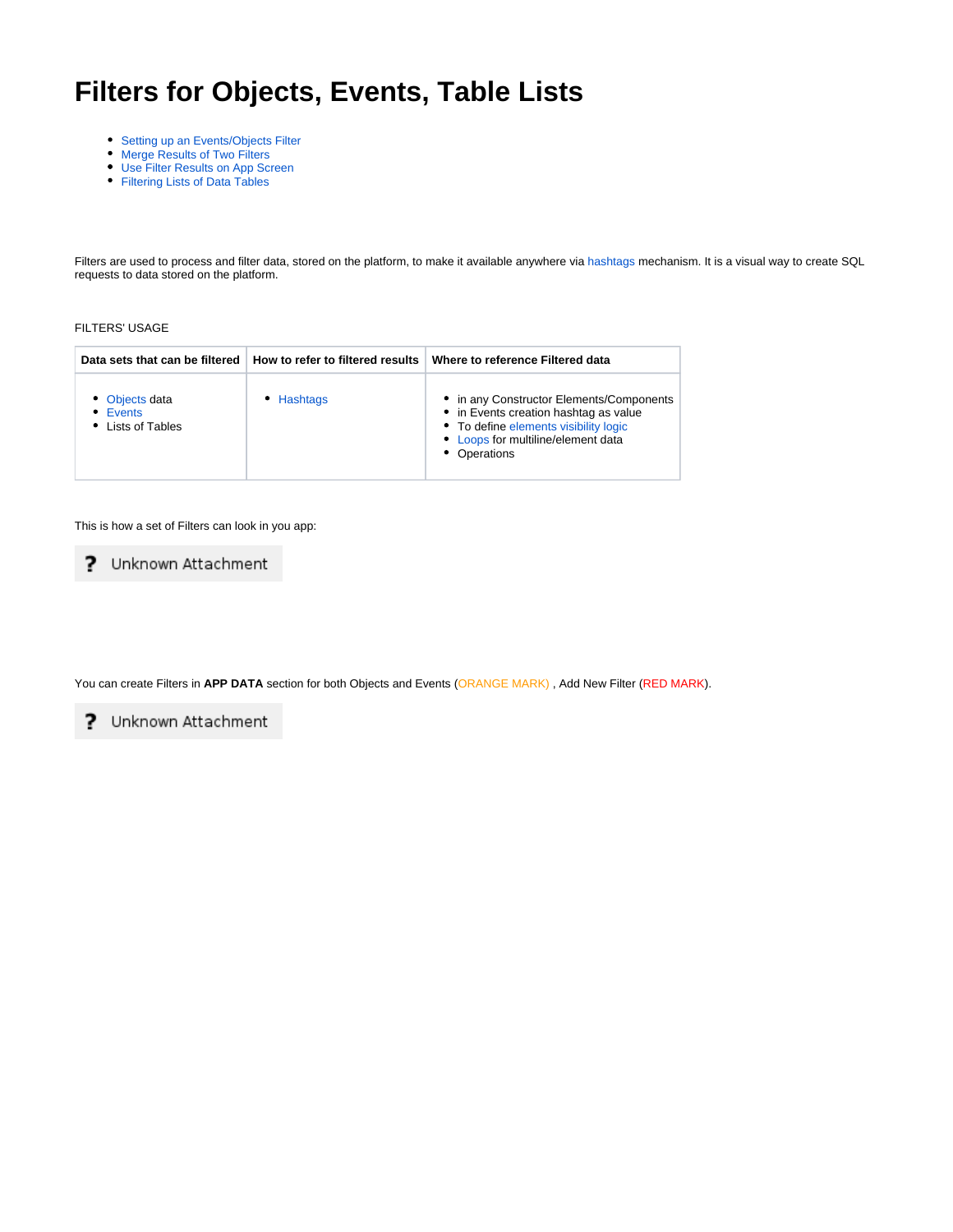|   | <b>ET ADD FILTER</b>             |                                         |                                                           |
|---|----------------------------------|-----------------------------------------|-----------------------------------------------------------|
|   | Mobsted E $\equiv$<br>71         | Average Age $\equiv$<br>69.35           | Button Clic $\equiv$<br>39                                |
|   | 71<br>records<br>long time ago 2 | 77<br>records<br>16 minutes ago 心       | 39<br>records<br>more than two<br>hours ago $\varnothing$ |
|   | <b>Create New Filter</b>         | $-$ OR $-$ Choose from Existing filters |                                                           |
|   |                                  | Visible In Backend Visible In Objects   | <b>Filter Name</b>                                        |
| i | ✓                                | ✔                                       | <b>Mobsted Employees</b>                                  |
| i |                                  | ✓                                       | Average Age                                               |
| i |                                  | ✔                                       | <b>Button Clicked</b>                                     |

You can make VISIBLE/INVISIBLE or HIDE/SHOW needed filters in your admin panels

Each Filter shows:

- 1. Aggregate function chosen SUM, AVG, MIN, MAX, COUNT
- 2. Number of records fitting the conditions
- 3. When it was last time refreshed

### <span id="page-1-0"></span>Setting up an Events/Objects Filter

Create and Name a new Filter. Naing is very important, as you will refer to it's data using [Hashtags](https://docs.mobsted.com/display/KB/Data+references+in+app):

? Unknown Attachment

Set up Events/Objects Filter's Conditions:

? Unknown Attachment

1. Select the value to be compared. Possible options: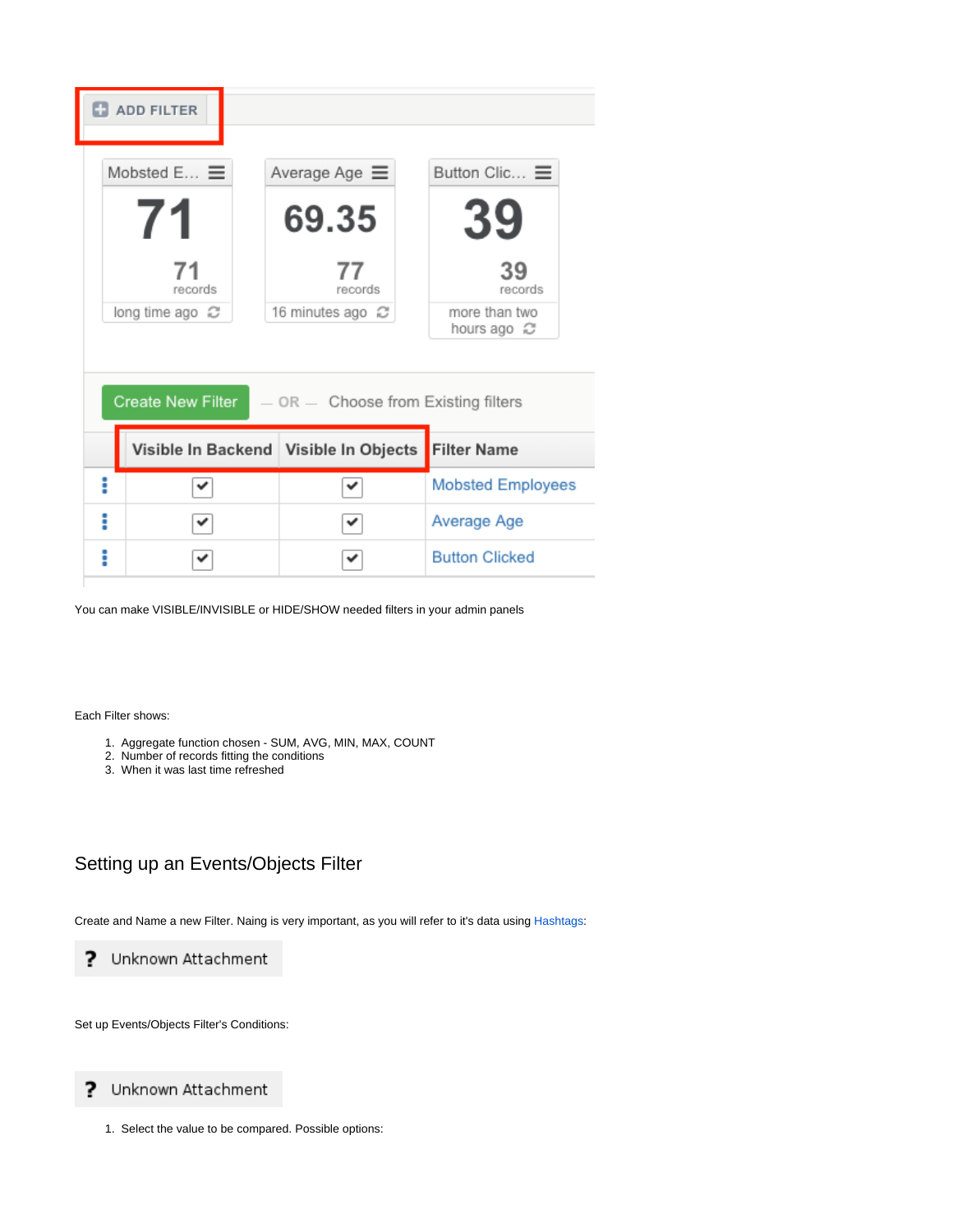- Action name of the Event
- Key of the [Event](https://kb.mobsted.com/article/9cncrxycvp-events)
- Object property, such as: Phone, Email, Login date.
- 2. Select the comparison criteria. Possible options:
	- Equal  $( = )$  strict match.
	- Not equal  $($  <>  $)$
	- Contains
	- Doesn't contain
	- Is Set checks if the field specified is NOT empty
	- Is Not Set checks if the field specified is empty
- 3. Select the comparison value. Possible options:
	- String from the dropdown
		- Any text typed in manually

Filters automatically pull data which you have in any of your tables. So, for example, if you have a Column called Email in Objects, then you'd ⊕ be able to select it for checking.

**SO - Make sure all data fields you need in filters are ALREADY CREATED.**

#### **EXAMPLE 1**: Set up for **Object** filter that calculates the average age of people with [mobsted.com](http://mobsted.com) email:



#### **EXAMPLE 2**: Set up for **Event** filter that calculates the number of clicks on the button with the BackendName "updatePhone" within 7 days: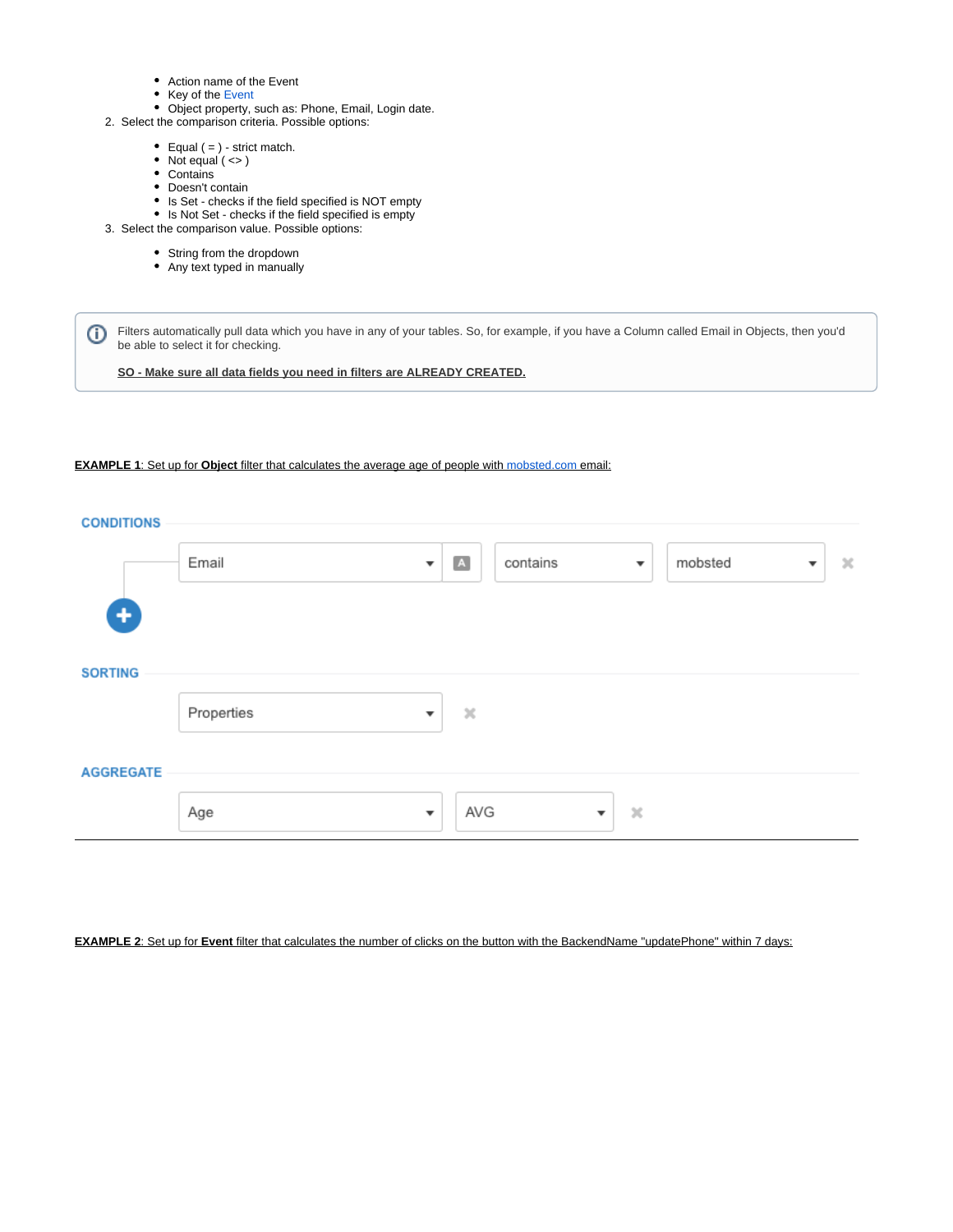| <b>CONDITIONS</b> |             |                                                                                          |                                         |          |                                          |          |
|-------------------|-------------|------------------------------------------------------------------------------------------|-----------------------------------------|----------|------------------------------------------|----------|
| ٠                 | BackendName | $\boxed{\text{A}}$<br>$\equiv$<br>$\boldsymbol{\mathrm{v}}$<br>$\boldsymbol{\mathrm{v}}$ | updatePhone<br>$\mathbf{v}$             | $\alpha$ |                                          |          |
| <b>SORTING</b>    |             |                                                                                          |                                         |          |                                          |          |
|                   | Properties  | $\mathcal{H}$<br>$\overline{\mathbf{v}}$                                                 |                                         |          |                                          |          |
| <b>AGGREGATE</b>  |             |                                                                                          |                                         |          |                                          |          |
|                   | Properties  | COUNT<br>$\chi$<br>$\mathbf{v}$<br>$\overline{\mathbf v}$                                |                                         |          |                                          |          |
| <b>PERIOD</b>     |             |                                                                                          |                                         |          |                                          |          |
|                   | CreateDate  | ₩<br>running<br>$\boldsymbol{\mathrm{v}}$<br>$\mathbf{v}$                                | Younger than<br>$\overline{\mathbf{v}}$ | 7        | days<br>ago<br>$\boldsymbol{\mathrm{v}}$ | $\infty$ |

# <span id="page-3-0"></span>Merge Results of Two Filters

Each Filter can ONLY contain either AND or OR condition. In order to have OR + AND conditions use server side [hashtags](https://docs.mobsted.com/display/KB/Data+references+in+app) within new filter.

**EXAMPLE**: we created the filter that will display everyone with email on Mobsted **OR** Outlook domain, **and** who has US phone number.

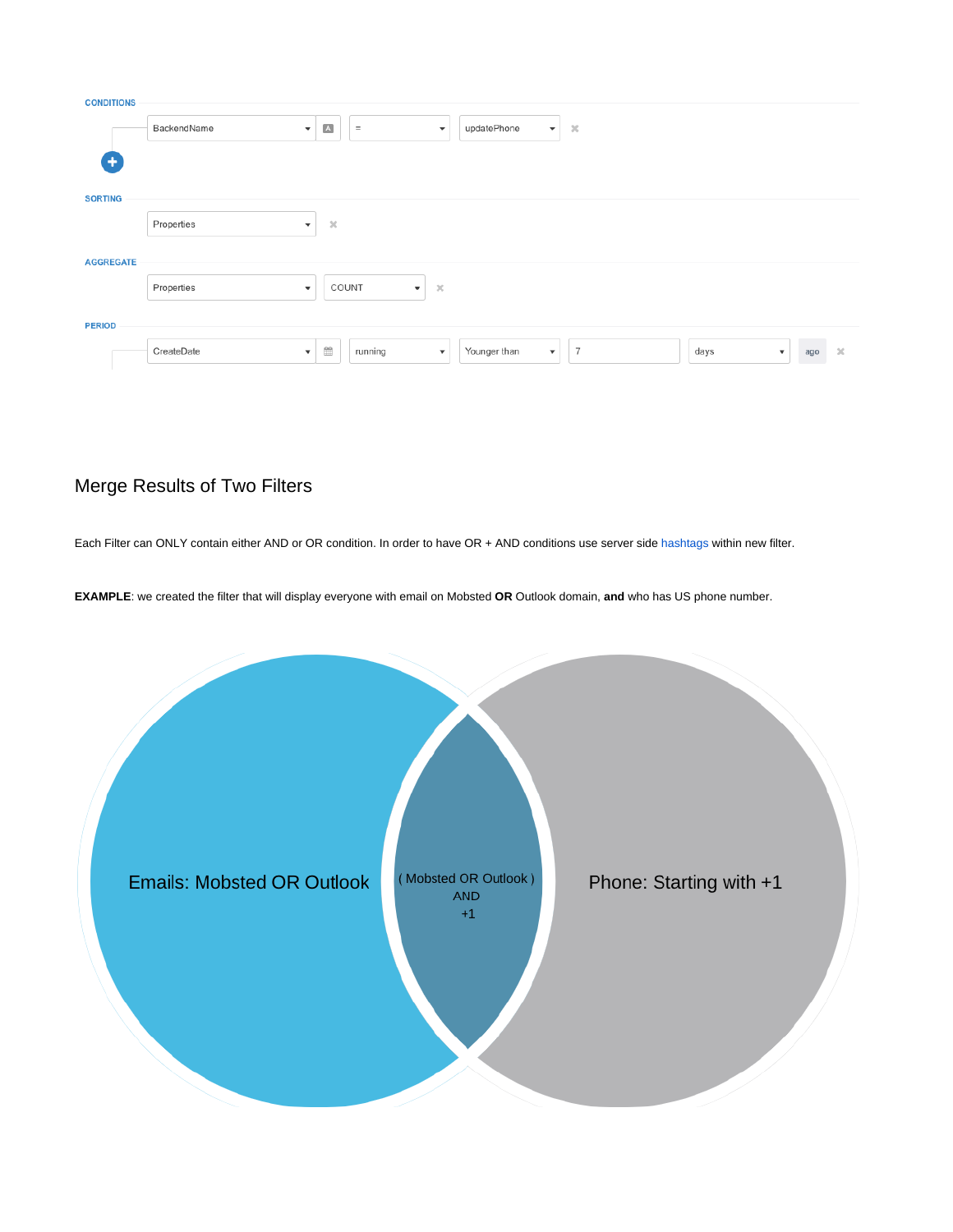1. First filter will contain the required Email condition, we will name it as **Email**.

#### **CONDITIONS**

|     |           | Email<br>▼ | $\overline{A}$       | contains<br>v | mobsted | × |
|-----|-----------|------------|----------------------|---------------|---------|---|
| AND | <b>OR</b> | Email<br>▼ | $\boxed{\mathbf{A}}$ | contains      | outlook | × |

2. Second filter will contain the required phone condition merged (AND operator) with the **Email** filter above.

| <b>CONDITIONS</b> |    |       |   |          |                                                                                              |
|-------------------|----|-------|---|----------|----------------------------------------------------------------------------------------------|
|                   |    |       |   |          |                                                                                              |
|                   |    | Phone | A | contains | $\alpha$                                                                                     |
|                   |    |       |   |          |                                                                                              |
| AND               | OR | Email | A | contains | #ServerSide:ObjectsFilter:Email:Data@join(",", "objects@Email")#<br>$\overline{\phantom{a}}$ |
|                   |    |       |   |          |                                                                                              |

You need to use this hashtag to render filter's results in server side and pull it into second filter's conditions - #ServerSide:ObjectsFilter:**NAME**:Data@join (",", "objects@**id**")#

Where two variable are: **NAME** - is how you call the FIRST filter, **ID** is a common field used to "join" the results with.

#### USE PERIOD SETTING

Set up a time period the filter will be applied on. Time period can be fixed between dates specified, or dynamic - older than 2 days / younger than 3 weeks. Can be used with OR or AND conditions, but not combined.

| <b>FERIOU</b> |    |            |              |   |                                   |                                          |            |       |            |     |                 |
|---------------|----|------------|--------------|---|-----------------------------------|------------------------------------------|------------|-------|------------|-----|-----------------|
|               |    | CreateDate | $\mathbf{v}$ | 曲 | fixed<br>$\overline{\phantom{a}}$ | between<br>$\mathbf{v}$                  | 05.03.2019 | and   | 20.03.2019 |     | $\mathcal{M}^-$ |
| AND           | OR | UpdateDate | $\mathbf{v}$ | 曲 | running<br>$\overline{\mathbf v}$ | Younger than<br>$\overline{\phantom{a}}$ |            | weeks |            | ago | ×               |
|               |    |            |              |   |                                   |                                          |            |       |            |     |                 |

#### PREVIEW YOUR FILTER RESULTS

Click on the filter to see all the data applicable to it. To see all the data click again on the filter to unselect it.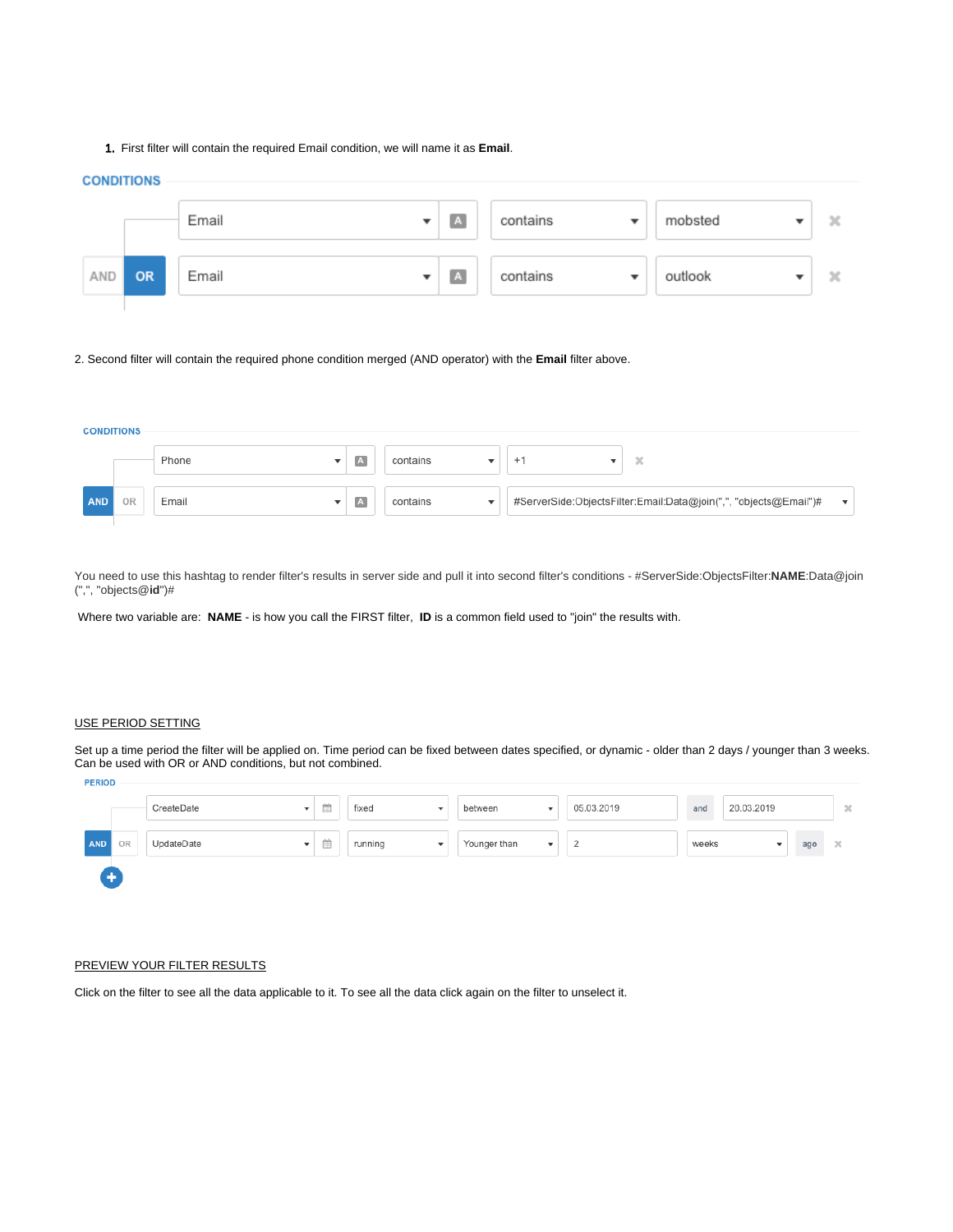

### <span id="page-5-0"></span>Use Filter Results on App Screen

It is possible to display filter results to app user by using [Hashtags.](https://docs.mobsted.com/display/KB/Data+references+in+app)

#### SHOWING SINGLE FILTER RESULT

Showing filter counts: We use Hashtags to refer to Object's Filter "Age" and show the Count of matching records - **#ObjectsFilter:Age:Count#**



⊕ To see how it is set up go to the **Demo App** in your account, screen name - "**Filters Count"**.

#### SHOWING AN ARRAY OF FILTER RESULTS

Iterating through filter records: We use [Hashtags](https://kb.mobsted.com/article/9v4k7sfkq1-hastags) functionality combined with loops to go through each record. How to set it up: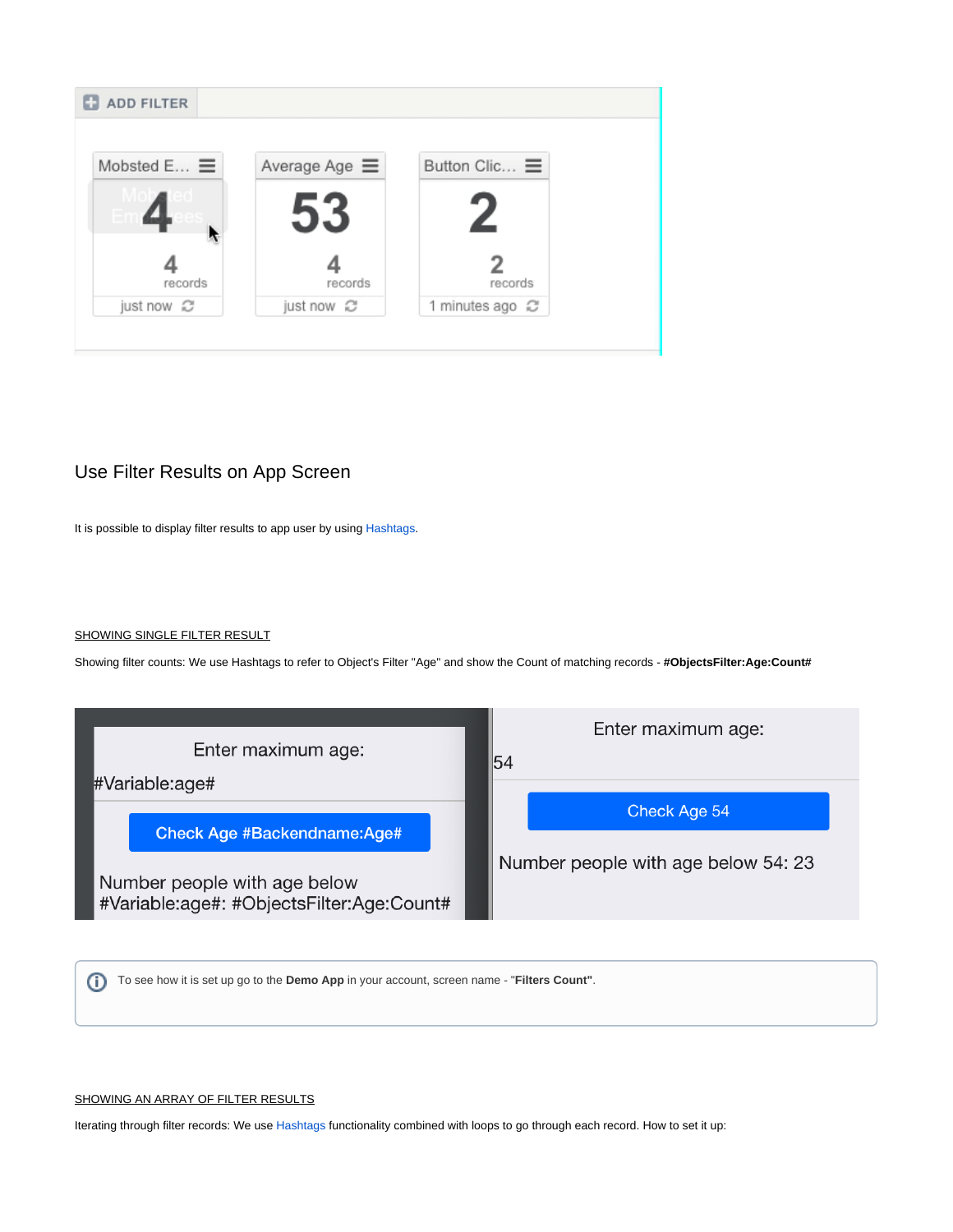- 1. Enable loop on the element you want to iterate
- 2. Use your filter data as data source. In our case it is **#ObjectsFilter:AgeEmail:Data#**
- 3. Name the loop. In our case it is **AgeEmailLoop**
- 4. Reference the loop and call the properties of the Object that you want to display, in our case it is **Name ( #Loop:AgeEmailLoop: objects@Name# )** and **Age ( #Loop:AgeEmailLoop:objects@Age#).**

|                                                                                                                                                         | Hidden<br>$\checkmark$                                                         |
|---------------------------------------------------------------------------------------------------------------------------------------------------------|--------------------------------------------------------------------------------|
| All users with gmail.com email filtered by<br>age<br>All Gmail Users:<br>Employee: #Loop:EmailLoop:objects@Name#  <br>Age: #Loop:EmailLoop:objects@Age# | Show conditions<br>#Variable:clicl<br>٠<br>$=$                                 |
| #Variable:age#                                                                                                                                          | Add OR block                                                                   |
| Less than Age #Backendname:Age#                                                                                                                         | <b>LOOP</b>                                                                    |
| Filtered data:                                                                                                                                          | Enabled<br>$\checkmark$                                                        |
| Text <sup>1</sup> \$ 0<br>Employee:<br>#Loop:AgeEmailLoop:objects@Name#  <br>Age: #Loop:AgeEmailLoop:objects@Age#                                       | Data Source<br>#ObjectsFilter:Age and Email:Data#<br>Loop Name<br>AgeEmailLoop |

AND Resulting view in app:

| Filtered data:             |
|----------------------------|
| Employee: Jeorge   Age: 23 |
| Employee: Donald   Age: 32 |
| Employee: Mick   Age: 49   |
| Employee: Paul   Age: 37   |

To see how it is set up go to the **Demo App** in your account, screen name - "**Filters Iterate"**. Also Refer to [Loops](https://docs.mobsted.com/pages/viewpage.action?pageId=1704091) article on details of looping ⊙ arrays of data.